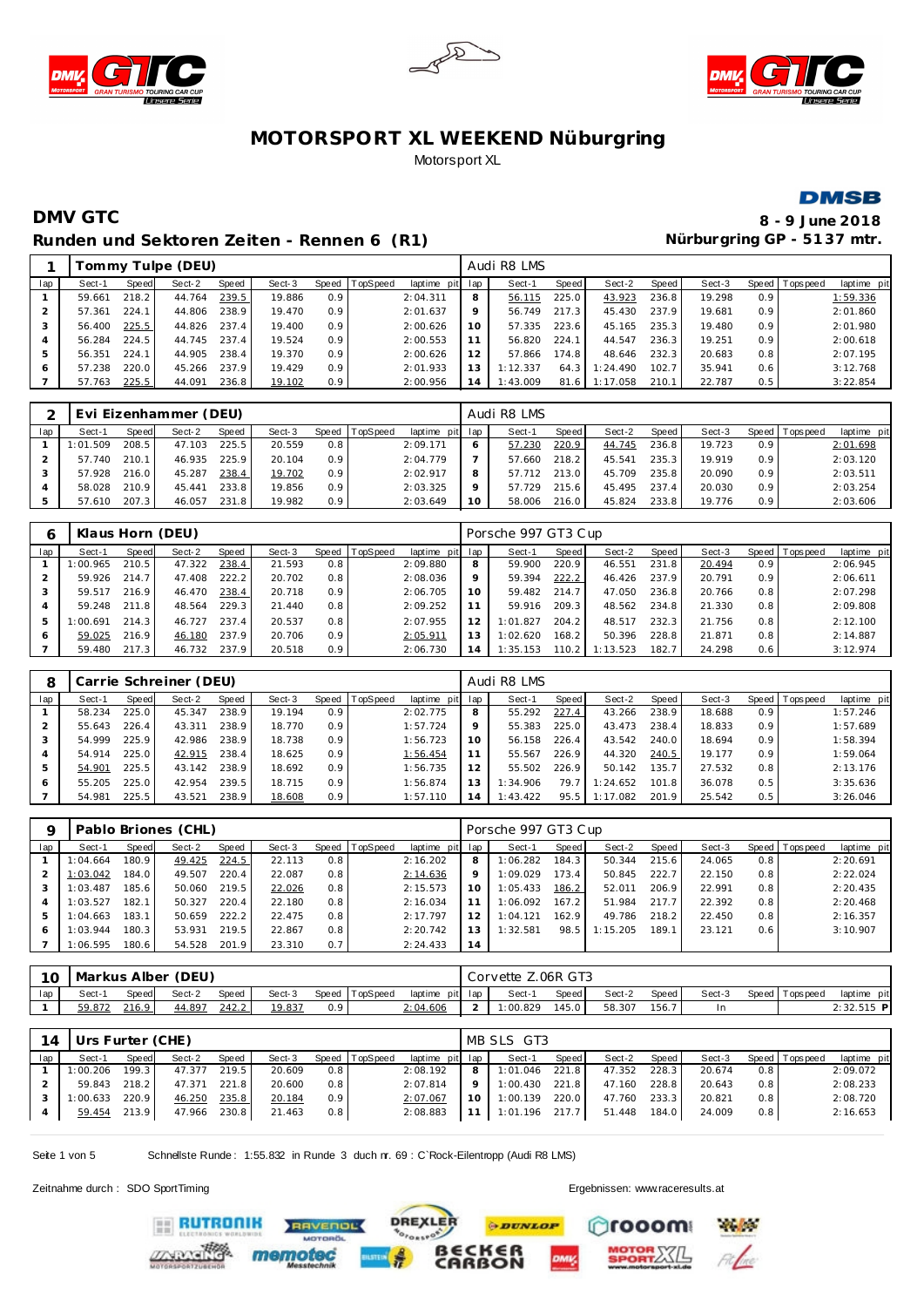





### **DMSB**

# **DMV GTC 8 - 9 June 2018**

### Runden und Sektoren Zeiten - Rennen 6 (R1) **Nürburgring GP - 5137 mtr.**

|  |  | $\begin{bmatrix} 5 & 1:01.644 & 201.9 & 47.372 & 203.0 & 20.701 \end{bmatrix}$ | 0.8 | $2:09.717$ 12 1:33.676 72.2 1:25.089 103.2 35.908 |  |  |  | 0.5 | 3:34.673 |
|--|--|--------------------------------------------------------------------------------|-----|---------------------------------------------------|--|--|--|-----|----------|
|  |  | 6   1:00.923 178.2   48.073 231.3   20.643 0.8                                 |     | 2:09.639 13 1:43.623 84.8 1:16.886 183.1 25.301   |  |  |  |     | 3:25.810 |
|  |  | 7   1:01.180 $\frac{222.2}{ }$ 48.156 225.0 21.835                             | 0.8 | $2:11.171$ 14                                     |  |  |  |     |          |

| 15             |          |       | Georgi Donchev (BGR) |       |        |              |                 |                 |         | Porsche 991 GT3 Cup |         |          |        |        |                  |                 |             |
|----------------|----------|-------|----------------------|-------|--------|--------------|-----------------|-----------------|---------|---------------------|---------|----------|--------|--------|------------------|-----------------|-------------|
| lap            | Sect-1   | Speed | Sect-2               | Speed | Sect-3 | <b>Speed</b> | <b>TopSpeed</b> | laptime pit lap |         | Sect-1              | Speed I | Sect-2   | Speed  | Sect-3 |                  | Speed Tops peed | laptime pit |
|                | 1:02.433 | 209.7 | 46.399               | 239.5 | 20.430 | 0.8          |                 | 2:09.262        | 8       | 58.070              | 224.1   | 45.973   | 237.4  | 20.050 | 0.9 <sup>1</sup> |                 | 2:04.093    |
|                | 57.752   | 222.7 | 47.128               | 238.4 | 19.779 | 0.9          |                 | 2:04.659        | $\circ$ | 58.230              | 211.4   | 45.443   | 237.9  | 19.896 | 0.9 <sup>1</sup> |                 | 2:03.569    |
| 3              | 57.518   | 223.6 | 45.652               | 239.5 | 19.822 | 0.9          |                 | 2:02.992        | 10      | 58.118              | 220.9   | 45.681   | 238.4  | 19.881 | 0.9 <sub>1</sub> |                 | 2:03.680    |
| $\overline{a}$ | 57.529   | 218.2 | 45.506               | 237.9 | 19.810 | 0.9          |                 | 2:02.845        |         | 57.972              | 213.4   | 46.110   | 237.9  | 19.799 | 0.9 <sup>1</sup> |                 | 2:03.881    |
| 5              | 57.461   | 223.1 | 45.551               | 236.8 | 19.935 | 0.9          |                 | 2:02.947        | 12      | 1:07.580            | 172.5   | 50.127   | 197.8. | 23.428 | 0.8              |                 | 2:21.135    |
| 6              | 57.898   | 219.1 | 45.946               | 237.9 | 19.848 | 0.9          |                 | 2:03.692        |         | 1:03.339            | 182.1   | 53.360   | 77.4   | 36.061 | 0.7              |                 | 2:32.760    |
|                | 57.976   | 222.7 | 45.541               | 237.9 | 19.824 | 0.9          |                 | 2:03.341        | 14      | 1:43.299            | 82.2    | 1:15.801 | 211.8  | 23.604 | 0.5              |                 | 3:22.704    |

| 16  |          |       | Stanislav Dobrev (BGR) |       |        |       |          |                 |         | Mercedes-AMG GT3 |       |          |       |        |                  |                 |             |
|-----|----------|-------|------------------------|-------|--------|-------|----------|-----------------|---------|------------------|-------|----------|-------|--------|------------------|-----------------|-------------|
| lap | Sect-1   | Speed | Sect-2                 | Speed | Sect-3 | Speed | TopSpeed | laptime pit lap |         | Sect-1           | Speed | Sect-2   | Speed | Sect-3 |                  | Speed Tops peed | laptime pit |
|     | 1:00.444 | 206.1 | 45.679                 | 236.8 | 20.478 | 0.9   |          | 2:06.601        | 8       | 57.573           | 222.7 | 45.839   | 234.3 | 20.300 | 0.9              |                 | 2:03.712    |
|     | 57.924   | 217.7 | 45.013                 | 236.3 | 19.815 | 0.9   |          | 2:02.752        | $\circ$ | 58.136           | 220.0 | 46.332   | 232.8 | 20.825 | 0.9              |                 | 2:05.293    |
|     | 57.953   | 216.4 | 46.230                 | 236.8 | 20.050 | 0.9   |          | 2:04.233        | 10      | 58.285           | 221.3 | 46.357   | 235.8 | 20.086 | 0.9 <sup>°</sup> |                 | 2:04.728    |
| 4   | 57.544   | 217.7 | 45.260                 | 236.8 | 19.863 | 0.9   |          | 2:02.667        |         | 58.459           | 216.0 | 46.312   | 234.8 | 19.967 | 0.9 <sup>°</sup> |                 | 2:04.738    |
| 5   | 57.766   | 222.7 | 45.106                 | 235.8 | 19.894 | 0.9   |          | 2:02.766        |         | 1:05.633         | 158.6 | 52.722   | 196.4 | 23.050 | 0.8              |                 | 2:21.405    |
|     | 58.116   | 220.0 | 45.066                 | 235.3 | 20.223 | 0.9   |          | 2:03.405        |         | 1:02.017         | 195.3 | 54.441   | 96.3  | 36.388 | 0.7              |                 | 2:32.846    |
|     | 57.351   | 221.8 | 45.452                 | 235.8 | 20.447 | 0.9   |          | 2:03.250        | 14      | I: 42.905        | 93.6  | 1:16.470 | 213.4 | 22.175 | 0.5              |                 | 3:21.550    |

|     |          |       | Max Aschoff (DEU) |       |        |                  |                 |                 |    | Praga R1 Turbo |       |          |       |        |                  |                 |             |
|-----|----------|-------|-------------------|-------|--------|------------------|-----------------|-----------------|----|----------------|-------|----------|-------|--------|------------------|-----------------|-------------|
| lap | Sect-1   | Speed | Sect-2            | Speed | Sect-3 | Speed            | <b>TopSpeed</b> | laptime pit lap |    | Sect-1         | Speed | Sect-2   | Speed | Sect-3 |                  | Speed Tops peed | laptime pit |
|     | 1:02.393 | 214.7 | 44.448            | 234.3 | 19.534 | 0.9 <sup>°</sup> |                 | 2:06.375        | 8  | 56.293         | 224.7 | 43.663   | 235.3 | 19.581 | 0.9              |                 | 1:59.537    |
|     | 56.932   | 224.5 | 44.013            | 233.3 | 19.200 | 0.9              |                 | 2:00.145        |    | 56.340         | 221.8 | 43.671   | 232.3 | 19.052 | 0.9 <sup>1</sup> |                 | 1:59.063    |
|     | 56.804   | 221.3 | 44.575            | 233.3 | 19.121 | 0.9 <sup>°</sup> |                 | 2:00.500        | 10 | 55.821         | 224.5 | 43.202   | 234.3 | 18.838 | 0.9              |                 | 1:57.861    |
| 4   | 56.474   | 225.0 | 44.093            | 232.3 | 19.412 | 0.9 <sup>°</sup> |                 | 1:59.979        |    | 56.729         | 223.6 | 43.504   | 234.3 | 19.021 | 0.9              |                 | 1:59.254    |
| 5   | 56.841   | 217.7 | 45.185            | 233.3 | 19.428 | 0.9              |                 | 2:01.454        |    | 59.863         | 189.8 | 51.275   | 193.9 | 22.723 | 0.8              |                 | 2:13.861    |
| 6   | 56.417   | 222.7 | 45.222            | 232.8 | 19.232 | 0.9              |                 | 2:00.871        | 13 | 1:11.878       | 69.1  | 1:24.157 | 94.9  | 35.966 | 0.6              |                 | 3:12.001    |
|     | 57.966   | 218.2 | 43.964            | 233.3 | 18.898 | 0.9              |                 | 2:00.828        | 14 | 1:43.650       | 99.5  | 1:16.472 | 182.1 | 24.294 | 0.5              |                 | 3:24.416    |

|     |          |       | Roland Hertner (DEU) |       |        |     |                  |                 |         | VW Golf GTI TCR |       |          |       |        |     |                 |             |
|-----|----------|-------|----------------------|-------|--------|-----|------------------|-----------------|---------|-----------------|-------|----------|-------|--------|-----|-----------------|-------------|
| lap | Sect-1   | Speed | Sect-2               | Speed | Sect-3 |     | Speed   TopSpeed | laptime pit lap |         | Sect-1          | Speed | Sect-2   | Speed | Sect-3 |     | Speed Tops peed | laptime pit |
|     | 1:02.306 | 194.9 | 48.696               | 216.4 | 20.700 | 0.8 |                  | 2:11.702        | 8       | 1:01.834        | 204.2 | 47.917   | 214.3 | 20.556 | 0.8 |                 | 2:10.307    |
|     | 1:00.286 | 204.9 | 47.697               | 216.0 | 20.753 | 0.8 |                  | 2:08.736        | $\circ$ | 1:00.835        | 205.3 | 47.975   | 214.3 | 20.603 | 0.8 |                 | 2:09.413    |
|     | 1:00.233 | 204.2 | 47.642               | 216.0 | 20.480 | 0.8 |                  | 2:08.355        | 10      | 1:01.132        | 203.8 | 49.800   | 214.7 | 20.478 | 0.8 |                 | 2:11.410    |
|     | 1:00.123 | 202.6 | 47.730               | 216.4 | 20.390 | 0.8 |                  | 2:08.243        |         | 1:01.058        | 206.5 | 49.083   | 211.4 | 22.604 | 0.8 |                 | 2:12.745    |
|     | 1:00.277 | 206.1 | 47.954               | 214.3 | 20.555 | 0.8 |                  | 2:08.786        |         | 1:33.228        | 70.7  | 1:25.064 | 103.5 | 36.342 | 0.5 |                 | 3:34.634    |
|     | 1:00.704 | 204.2 | 48.022               | 215.6 | 20.596 | 0.8 |                  | 2:09.322        |         | 1:43.301        | 84.8  | 1:17.212 | 184.9 | 24.697 | 0.5 |                 | 3:25.210    |
|     | 1:01.071 | 205.3 | 47.837               | 215.1 | 21.044 | 0.8 |                  | 2:09.952        | 14      |                 |       |          |       |        |     |                 |             |

| 28  |        |       | Florian Scholze (DEU) |       |        |                  |          |                 |    | Lamborghini Huracan ST |       |          |         |        |                  |                 |             |
|-----|--------|-------|-----------------------|-------|--------|------------------|----------|-----------------|----|------------------------|-------|----------|---------|--------|------------------|-----------------|-------------|
| lap | Sect-1 | Speed | Sect-2                | Speed | Sect-3 | Speed I          | TopSpeed | laptime pit lap |    | Sect-1                 | Speed | Sect-2   | Speed ! | Sect-3 |                  | Speed Tops peed | laptime pit |
|     | 57.759 | 230.8 | 45.387                | 244.3 | 19.394 | 0.9              |          | 2:02.540        | 8  | 58.654                 | 230.3 | 45.376   | 245.5   | 19.594 | 0.9 <sup>°</sup> |                 | 2:03.624    |
|     | 57.709 | 232.3 | 44.955                | 246.0 | 19.473 | 0.9              |          | 2:02.137        | Q  | 57.402                 | 231.8 | 45.030   | 245.5   | 19.609 | 0.9 <sup>°</sup> |                 | 2:02.041    |
|     | 56.838 | 231.8 | 44.553                | 244.9 | 19.308 | 0.9 <sup>°</sup> |          | 2:00.699        | 10 | 57.649                 | 231.3 | 45.039   | 245.5   | 19.389 | 0.9 <sup>°</sup> |                 | 2:02.077    |
| 4   | 56.978 | 232.8 | 44.481                | 244.9 | 19.292 | 0.9 <sup>°</sup> |          | 2:00.751        | 11 | 57.913                 | 231.3 | 45.276   | 246.0   | 19.512 | 0.9 <sup>°</sup> |                 | 2:02.701    |
| 5   | 57.003 | 231.3 | 44.840                | 244.9 | 19.268 | 0.9              |          | 2:01.111        | 12 | 57.937                 | 228.8 | 45.946   | 244.9   | 20.722 | 0.9 <sup>°</sup> |                 | 2:04.605    |
| 6   | 57.123 | 228.3 | 45.230                | 244.3 | 19.530 | 0.9 <sup>°</sup> |          | 2:01.883        |    | 1:08.155               | 94.3  | 1:24.395 | 94.6    | 35.985 | 0.6              |                 | 3:08.535    |
|     | 59.125 | 224.1 | 45.635                | 246.0 | 19.530 | 0.9              |          | 2:04.290        | 14 | 1:42.639               | 105.8 | 1:17.170 | 221.3   | 22.182 | 0.5              |                 | 3:21.991    |

| 29  |                  |       | Frank Schumm (DEU) |       |        |     |                       |                 |   | VW Golf GTI TCR   |       |              |        |     |                       |             |
|-----|------------------|-------|--------------------|-------|--------|-----|-----------------------|-----------------|---|-------------------|-------|--------------|--------|-----|-----------------------|-------------|
| lap | Sect-1           | Speed | Sect-2             | Speed |        |     | Sect-3 Speed TopSpeed | laptime pit lap |   | Sect-1            | Speed | Sect-2 Speed |        |     | Sect-3 Speed Topspeed | laptime pit |
|     | 1:02.185         | 193.5 | 48.293 216.4       |       | 21.068 | 0.8 |                       | 2:11.546        | 8 | 1:01.240          | 196.4 | 48.373 212.6 | 20.965 | 0.8 |                       | 2:10.578    |
|     | $1:00.663$ 195.7 |       | 48.195 215.6       |       | 21.181 | 0.8 |                       | 2:10.039        |   | 9 1:01.284 199.3  |       | 48.699 214.3 | 21.039 | 0.8 |                       | 2:11.022    |
|     | 1:01.240 196.0   |       | 48.615 214.7       |       | 20.796 | 0.8 |                       | 2:10.651        |   | 10 1:01.268 200.4 |       | 48.653 213.4 | 20.960 | 0.8 |                       | 2:10.881    |

Seite 2 von 5 Schnellste Runde : 1:55.832 in Runde 3 duch nr. 69 : C`Rock-Eilentropp (Audi R8 LMS)

Zeitnahme durch : SDO SportTiming Ergebnissen: [www.raceresults.a](www.raceresults.at)t

**ERUTRONIK** 



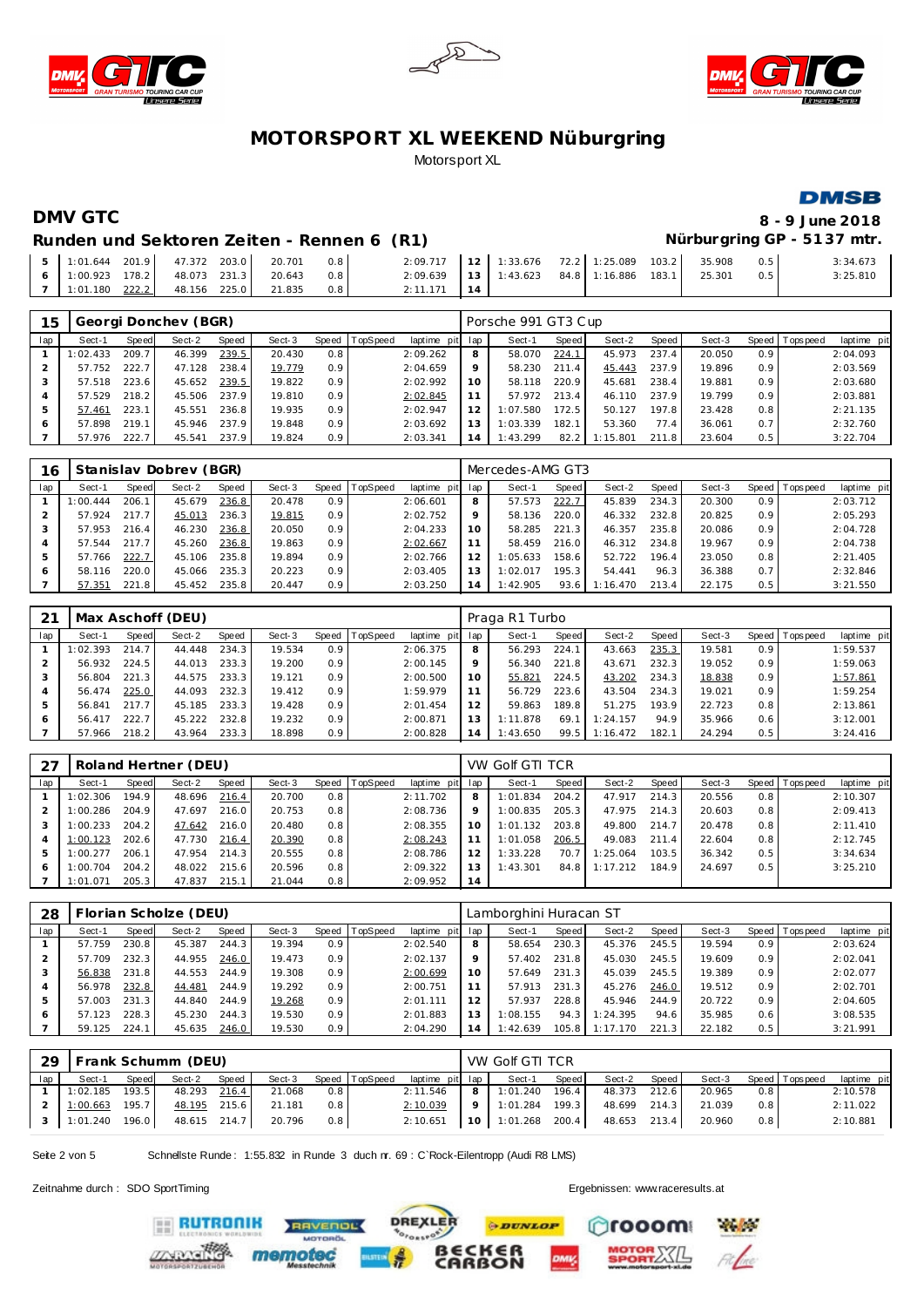





### **DMSB**

### **DMV GTC 8 - 9 June 2018 Runden und Sektoren Ze iten - Rennen 6 (R1) Nürburgring GP - 51 37 mtr.**

| Runden und Sektoren Zeiten - Rennen 6 (R1) |  |  |  |
|--------------------------------------------|--|--|--|
|                                            |  |  |  |
|                                            |  |  |  |

| 4 1:00.871 199.6 48.599 214.7 21.000 |  |        | 0.8 | 2:10.470 11 1:01.167 188.5 49.243 213.0 21.213   |  |  |        | 0.8 | 2:11.623 |
|--------------------------------------|--|--------|-----|--------------------------------------------------|--|--|--------|-----|----------|
| 5 1:00.945 199.6 48.388 214.3 20.883 |  |        | 0.8 | 2:10.216   12   1:23.088  70.5   1:24.921  105.6 |  |  | 36.478 | 0.5 | 3:24.487 |
| 6 1:01.002 198.9 48.500 213.4        |  | 20.751 | 0.8 | 2:10.253   13   1:43.558 84.1   1:16.752 188.5   |  |  | 24.668 | 0.5 | 3:24.978 |
|                                      |  |        | 0.8 | $2:10.470$ 14                                    |  |  |        |     |          |

| 50  |        |       | Kenneth Heyer (DEU) |       |        |       |          |                 |         | Mercedes SLS GT3 |       |          |       |        |                  |                 |             |
|-----|--------|-------|---------------------|-------|--------|-------|----------|-----------------|---------|------------------|-------|----------|-------|--------|------------------|-----------------|-------------|
| lap | Sect-1 | Speed | Sect-2              | Speed | Sect-3 | Speed | TopSpeed | laptime pit lap |         | Sect-1           | Speed | Sect-2   | Speed | Sect-3 |                  | Speed Tops peed | laptime pit |
|     | 58.665 | 216.9 | 45.693              | 243.8 | 19.745 | 0.9   |          | 2:04.103        | 8       | 55.538           | 233.3 | 43.669   | 246.0 | 18.891 | 0.9 <sup>°</sup> |                 | 1:58.098    |
|     | 57.372 | 228.8 | 45.501              | 247.7 | 19.078 | 0.9   |          | 2:01.951        | $\circ$ | 55.602           | 233.3 | 43.788   | 246.0 | 18.837 | 0.9              |                 | 1:58.227    |
|     | 55.423 | 228.3 | 44.064              | 246.6 | 18.720 | 0.9   |          | 1:58.207        | 10      | 55.974           | 233.3 | 43.534   | 246.6 | 18.800 | 0.9              |                 | 1:58.308    |
| 4   | 55.098 | 225.9 | 43.925              | 246.0 | 18.635 | 0.9   |          | 1:57.658        |         | 55.725           | 230.3 | 43.841   | 247.1 | 19.357 | 0.9 <sup>°</sup> |                 | 1:58.923    |
| .5  | 55.570 | 207.7 | 44.316              | 246.6 | 19.053 | 0.9   |          | 1:58.939        |         | 55.703           | 227.8 | 47.957   | 235.8 | 21.258 | 0.9              |                 | 2:04.918    |
| 6   | 56.375 | 214.7 | 45.306              | 246.0 | 19.413 | 0.9   |          | 2:01.094        |         | 1:24.147         | 71.4  | 1:24.501 | 101.0 | 35.896 | 0.5              |                 | 3:24.544    |
|     | 56.480 | 233.3 | 43.458              | 246.0 | 18.826 | 0.9   |          | 1:58.764        | 14      | 1:43.749         | 75.5  | 1:16.369 | 161.0 | 23.555 | 0.5              |                 | 3:23.673    |

| 51  |          |       | Karlheinz Blessing (DEU) |       |        |       |          |                 |    | Porsche 991 GT3 Cup |       |          |       |        |                  |                 |             |
|-----|----------|-------|--------------------------|-------|--------|-------|----------|-----------------|----|---------------------|-------|----------|-------|--------|------------------|-----------------|-------------|
| lap | Sect-1   | Speed | Sect-2                   | Speed | Sect-3 | Speed | TopSpeed | laptime pit lap |    | Sect-1              | Speed | Sect-2   | Speed | Sect-3 |                  | Speed Tops peed | laptime pit |
|     | 1:01.423 | 211.8 | 47.960                   | 237.9 | 21.294 | 0.8   |          | 2:10.677        | 8  | 59.288              | 221.8 | 46.754   | 237.9 | 20.581 | 0.91             |                 | 2:06.623    |
|     | 59.240   | 217.7 | 47.053                   | 235.8 | 20.562 | 0.9   |          | 2:06.855        |    | 59.216              | 220.0 | 47.194   | 237.9 | 20.547 | 0.9 <sup>°</sup> |                 | 2:06.957    |
|     | 59.799   | 220.9 | 47.086                   | 241.1 | 20.953 | 0.8   |          | 2:07.838        | 10 | 1:00.119            | 223.6 | 46.873   | 238.4 | 21.047 | 0.8              |                 | 2:08.039    |
|     | 59.350   | 214.3 | 48.632                   | 231.8 | 21.202 | 0.8   |          | 2:09.184        |    | 59.749              | 220.9 | 47.549   | 238.4 | 21.363 | 0.8              |                 | 2:08.661    |
|     | 59.171   | 216.4 | 46.856                   | 238.4 | 20.395 | 0.9   |          | 2:06.422        |    | 1:01.454            | 210.9 | 49.154   | 234.8 | 21.867 | 0.8              |                 | 2:12.475    |
|     | 58.528   | 223.1 | 46.440                   | 237.9 | 20.670 | 0.9   |          | 2:05.638        | 13 | 1:02.940            | 166.9 | 49.973   | 233.8 | 22.225 | 0.8              |                 | 2:15.138    |
|     | 59.967   | 217.3 | 46.944                   | 237.4 | 20.653 | 0.8   |          | 2:07.564        | 14 | 1:33.866            | 106.3 | 1:14.708 | 173.6 | 23.796 | 0.6              |                 | 3:12.370    |

| 55  |          |       | Dietmar Haggenmüller (DEU) |       |        |                  |                |                 |                | Mercedes-AMG GT3 |       |          |         |        |     |                 |             |
|-----|----------|-------|----------------------------|-------|--------|------------------|----------------|-----------------|----------------|------------------|-------|----------|---------|--------|-----|-----------------|-------------|
| lap | Sect-1   | Speed | Sect-2                     | Speed | Sect-3 |                  | Speed TopSpeed | laptime pit lap |                | Sect-1           | Speed | Sect-2   | Speed ' | Sect-3 |     | Speed Tops peed | laptime pit |
|     | : 00.418 | 214.7 | 45.202                     | 236.3 | 19.553 | 0.9 <sup>°</sup> |                | 2:05.173        | 8              | 57.558           | 224.5 | 44.575   | 235.3   | 19.578 | 0.9 |                 | 2:01.711    |
|     | 56.824   | 224.1 | 44.887                     | 235.3 | 19.131 | 0.9 <sup>°</sup> |                | 2:00.842        |                | 57.108           | 224.1 | 44.710   | 235.3   | 19.306 | 0.9 |                 | 2:01.124    |
|     | 57.276   | 220.9 | 44.407                     | 235.3 | 19.258 | 0.9 <sup>°</sup> |                | 2:00.941        | 10             | 56.921           | 224.5 | 44.491   | 236.8   | 19.399 | 0.9 |                 | 2:00.811    |
|     | 56.221   | 222.7 | 44.528                     | 236.3 | 19.551 | 0.9 <sup>°</sup> |                | 2:00.300        |                | 57.015           | 225.5 | 44.727   | 235.8   | 19.121 | 0.9 |                 | 2:00.863    |
| 5   | 56.902   | 220.9 |                            |       |        | 0.9              |                | 2:02.294        | 12             | 58.822           | 191.5 | 49.646   | 225.5   | 21.613 | 0.8 |                 | 2:10.081    |
| 6   | 56.523   | 225.0 | 45.147                     | 235.3 | 19.316 | 0.9 <sup>°</sup> |                | 2:00.986        |                | 1:07.705         | 96.7  | 1:24.296 | 91.3    | 35.986 | 0.6 |                 | 3:07.987    |
|     | 57.798   | 222.2 | 45.817                     | 235.8 | 19.232 | 0.9              |                | 2:02.847        | $\overline{A}$ | 1:42.590         | 97.6  | 1:17.124 | 214.3   | 22.403 | 0.5 |                 | 3:22.117    |

| 56  |        |       | Bruno Stucky (CHE) |       |        |                  |                 |             |                | MB SLS GT3 |       |          |       |        |                  |                 |             |
|-----|--------|-------|--------------------|-------|--------|------------------|-----------------|-------------|----------------|------------|-------|----------|-------|--------|------------------|-----------------|-------------|
| lap | Sect-1 | Speed | Sect-2             | Speed | Sect-3 | Speed            | <b>TopSpeed</b> | laptime pit | lap            | Sect-1     | Speed | Sect-2   | Speed | Sect-3 |                  | Speed Tops peed | laptime pit |
|     | 58.952 | 218.2 | 45.041             | 238.9 | 19.780 | 0.9              |                 | 2:03.773    | 8              | 57.418     | 222.2 | 44.799   | 239.5 | 19.659 | 0.9 <sup>°</sup> |                 | 2:01.876    |
|     | 57.135 | 218.6 | 44.860             | 238.4 | 19.461 | 0.9              |                 | 2:01.456    |                | 57.840     | 222.2 | 44.929   | 237.4 | 19.712 | 0.9              |                 | 2:02.481    |
|     | 57.910 | 223.1 | 45.973             | 239.5 | 19.810 | 0.9 <sub>0</sub> |                 | 2:03.693    | 10             | 57.366     | 222.7 | 45.141   | 238.9 | 19.604 | 0.9              |                 | 2:02.111    |
|     | 57.289 | 225.5 | 45.685             | 238.4 | 19.733 | 0.9              |                 | 2:02.707    |                | 57.668     | 221.8 | 45.376   | 238.9 | 19.750 | 0.9              |                 | 2:02.794    |
|     | 57.068 | 218.6 | 44.711             | 237.9 | 19.879 | 0.9              |                 | 2:01.658    |                | 1:00.175   | 184.0 | 47.658   | 233.3 | 21.362 | 0.8              |                 | 2:09.195    |
| 6   | 57.445 | 220.4 | 44.712             | 237.9 | 19.686 | 0.9              |                 | 2:01.843    |                | 1:04.049   | 89.4  | 1:22.209 | 94.7  | 36.060 | 0.6              |                 | 3:02.318    |
|     | 57.395 | 221.3 | 44.967             | 238.4 | 19.675 | 0.9 <sub>0</sub> |                 | 2:02.037    | $\overline{4}$ | 1:43.063   | 100.8 | 1:16.884 | 205.7 | 22.501 | 0.5              |                 | 3:22.448    |

| 63  |        |       | Luis Glania (DEU) |       |        |       |          |                 |                | Porsche 991 GT3 Cup |       |          |       |        |                  |                   |             |
|-----|--------|-------|-------------------|-------|--------|-------|----------|-----------------|----------------|---------------------|-------|----------|-------|--------|------------------|-------------------|-------------|
| lap | Sect-1 | Speed | Sect-2            | Speed | Sect-3 | Speed | TopSpeed | laptime pit lap |                | Sect-1              | Speed | Sect-2   | Speed | Sect-3 |                  | Speed   Tops peed | laptime pit |
|     | 59.865 | 208.9 | 46.603            | 234.8 | 20.517 | 0.9   |          | 2:06.985        |                | 58.586              | 221.3 | 45.946   | 234.8 | 19.875 | 0.9 <sup>°</sup> |                   | 2:04.407    |
|     | 58.713 | 216.4 | 46.928            | 234.3 | 19.792 | 0.9   |          | 2:05.433        |                | 58.756              | 217.7 | 46.037   | 235.8 | 20.049 | 0.9 <sup>°</sup> |                   | 2:04.842    |
|     | 58.095 | 220.4 | 45.473            | 234.3 | 19.822 | 0.9   |          | 2:03.390        | 1 O            | 58.697              | 219.5 | 45.796   | 236.8 | 20.580 | 0.9 <sup>°</sup> |                   | 2:05.073    |
|     | 57.926 | 220.9 | 45.353            | 235.8 | 19.801 | 0.9   |          | 2:03.080        |                | 58.981              | 218.2 | 46.182   | 227.8 | 21.077 | 0.9 <sup>°</sup> |                   | 2:06.240    |
|     | 58.805 | 219.1 | 45.683            | 235.8 | 20.154 | 0.9   |          | 2:04.642        |                | 59.583              | 189.8 | 49.833   | 204.2 | 22.947 | 0.8              |                   | 2:12.363    |
|     | 58.599 | 218.2 | 45.593            | 236.8 | 20.016 | 0.9   |          | 2:04.208        |                | 1:02.891            | 185.2 | 54.108   | 89.6  | 36.685 | 0.7              |                   | 2:33.684    |
|     | 58.358 | 220.4 | 45.660            | 236.8 | 20.106 | 0.9   |          | 2:04.124        | $\overline{4}$ | 1:43.518            | 91.   | 1:15.416 | 204.2 | 21.727 | 0.5              |                   | 3:20.661    |

| 69  |              |       | Ronny C'Rock (DEU) |       |        |                  |                |                 |                | Audi R8 LMS  |       |              |       |        |     |                   |             |
|-----|--------------|-------|--------------------|-------|--------|------------------|----------------|-----------------|----------------|--------------|-------|--------------|-------|--------|-----|-------------------|-------------|
| lap | Sect-1       | Speed | Sect-2             | Speed | Sect-3 |                  | Speed TopSpeed | laptime pit lap |                | Sect-1       | Speed | Sect-2       | Speed | Sect-3 |     | Speed   Tops peed | laptime pit |
|     | 56.869       | 227.4 | 43.647 242.7       |       | 18.719 | 0.9 <sup>°</sup> |                | 1:59.235        | 8              | 55.447 229.8 |       | 43.548 242.7 |       | 18.814 | 0.9 |                   | 1:57.809    |
|     | 54.636 230.3 |       | 43.178 243.8       |       | 18.490 | 0.9 <sub>1</sub> |                | 1:56.304        | 9 <sub>1</sub> | 55.124 229.8 |       | 43.505 243.2 |       | 19.256 | 0.9 |                   | 1:57.885    |

Seite 3 von 5 Schnellste Runde : 1:55.832 in Runde 3 duch nr. 69 : C`Rock-Eilentropp (Audi R8 LMS)

Zeitnahme durch : SDO SportTiming Ergebnissen: [www.raceresults.a](www.raceresults.at)t

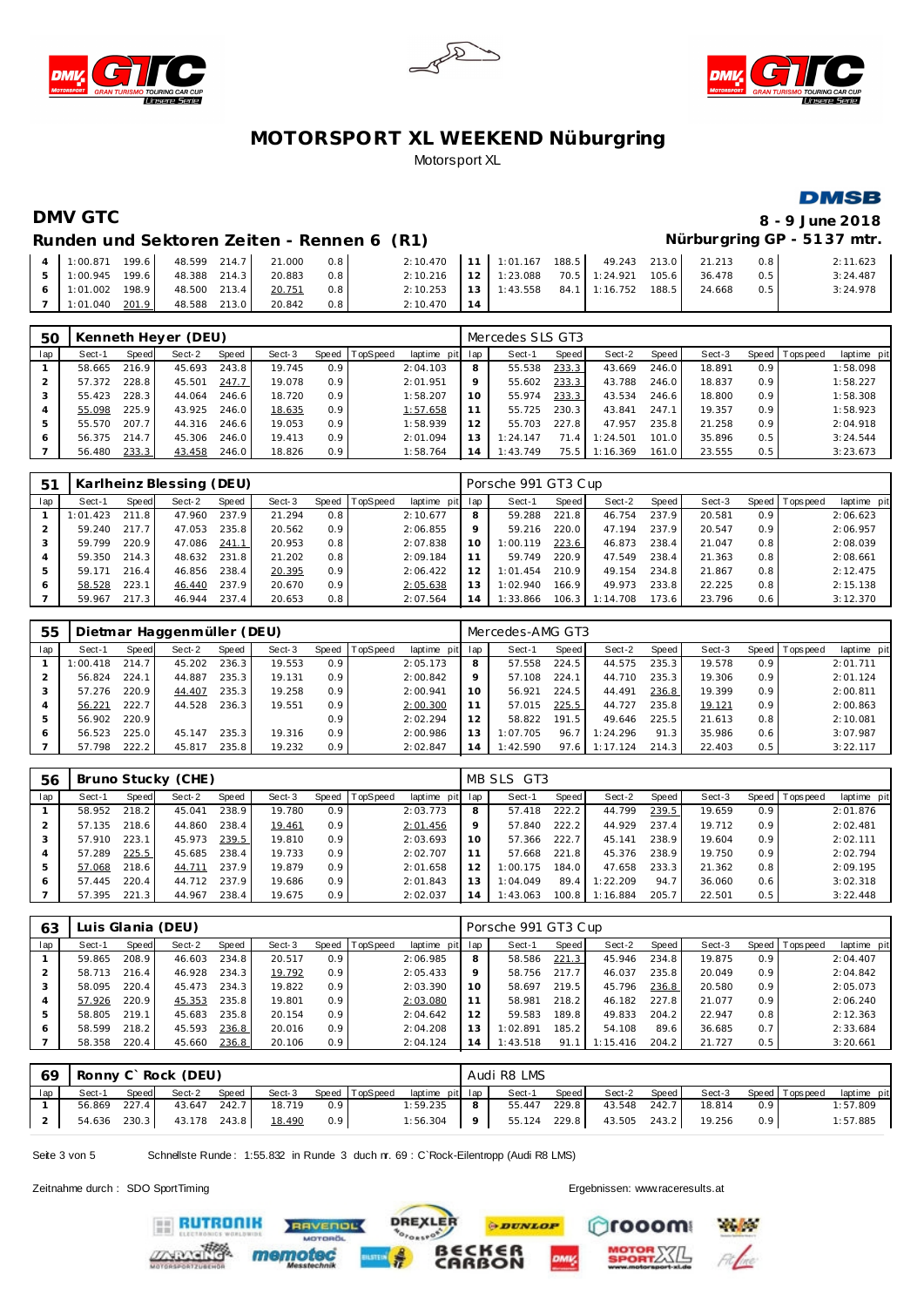





### **DMSB**

### **DMV GTC 8 - 9 June 2018**

## Runden 1987 **Nürburgring GP - 5137 mtr.**

| Runden und Sektoren Zeiten - Rennen 6 (R1) |  |  |
|--------------------------------------------|--|--|
|                                            |  |  |

|  | 54.423 230.3 42.862 243.2 18.547 | 0.9           | $1:55.832$ 10 55.815 230.3 43.551 244.3          |  |  | 18.917 0.9 |     | 1:58.283 |
|--|----------------------------------|---------------|--------------------------------------------------|--|--|------------|-----|----------|
|  | 55.135 229.3 43.284 242.7        | 18.806<br>0.9 | $1:57.225$ 11 55.809 229.8 43.969 244.3          |  |  | 18.793     | 0.9 | 1:58.571 |
|  | 54.971 228.8 43.480 241.6 18.797 | 0.9           | $1:57.248$   12   55.673 230.8   53.232 133.2    |  |  | 28.045     | 0.8 | 2:16.950 |
|  | 55.199 228.3 43.392 242.2        | 18.626<br>0.9 | $1:57.217$   13   1:34.493 82.6 1:25.057 103.6   |  |  | 35.761     | 0.5 | 3:35.311 |
|  | 55.081 229.3 43.285 242.7 18.794 | 0.9           | $1:57.160$   14   1:43.153 96.3   1:17.343 175.3 |  |  | 25.664     | 0.5 | 3:26.160 |

| 75  | homas Langer (DEU) |       |        |       |        |       |          |                 |         | Porsche 991 GT3 Cup |       |          |       |        |                  |                 |             |  |  |
|-----|--------------------|-------|--------|-------|--------|-------|----------|-----------------|---------|---------------------|-------|----------|-------|--------|------------------|-----------------|-------------|--|--|
| lap | Sect-1             | Speed | Sect-2 | Speed | Sect-3 | Speed | TopSpeed | laptime pit lap |         | Sect-1              | Speed | Sect-2   | Speed | Sect-3 |                  | Speed Tops peed | laptime pit |  |  |
|     | 1:01.801           | 205.3 | 48.113 | 235.3 | 21.170 | 0.8   |          | 2:11.084        | 8       | 59.162              | 206.1 | 46.810   | 234.8 | 20.559 | 0.9 <sup>°</sup> |                 | 2:06.531    |  |  |
|     | 59.770             | 216.0 | 46.817 | 235.3 | 20.719 | 0.8   |          | 2:07.306        | $\circ$ | 59.349              | 211.4 | 46.901   | 236.3 | 20.468 | 0.9              |                 | 2:06.718    |  |  |
|     | 59.791             | 209.7 | 47.215 | 234.8 | 20.731 | 0.8   |          | 2:07.737        | 10      | 1:00.266            | 210.1 | 46.912   | 236.3 | 20.756 | 0.8              |                 | 2:07.934    |  |  |
|     | 59.624             | 207.3 | 48.572 | 230.8 | 21.231 | 0.8   |          | 2:09.427        |         | 59.890              | 187.8 | 48.290   | 230.3 | 21.413 | 0.8              |                 | 2:09.593    |  |  |
| 5   | 1:00.537           | 208.5 | 46.975 | 235.8 | 20.499 | 0.8   |          | 2:08.011        |         | 1:01.791            | 188.2 | 48.644   | 219.5 | 21.703 | 0.8              |                 | 2:12.138    |  |  |
|     | 58.959             | 210.9 | 46.660 | 234.3 | 20.575 | 0.9   |          | 2:06.194        |         | 1:02.919            | 159.1 | 50.130   | 229.3 | 21.791 | 0.8              |                 | 2:14.840    |  |  |
|     | 58.810             | 208.9 | 46.837 | 234.3 | 20.621 | 0.9   |          | 2:06.268        | 14      | I: 34.196           | 105.7 | 1:14.584 | 166.4 | 23.783 | 0.6              |                 | 3:12.563    |  |  |

|     | Suzanne Weidt (DEU) |       |        |       |        |       |          |             |         | Lamborghini Huracan GT3 |       |          |       |        |                  |           |             |  |  |
|-----|---------------------|-------|--------|-------|--------|-------|----------|-------------|---------|-------------------------|-------|----------|-------|--------|------------------|-----------|-------------|--|--|
| lap | Sect-1              | Speed | Sect-2 | Speed | Sect-3 | Speed | TopSpeed | laptime pit | lap     | Sect-1                  | Speed | Sect-2   | Speed | Sect-3 | <b>Speed</b>     | Tops peed | laptime pit |  |  |
|     | :02.588             | 202.6 | 46.656 | 240.0 | 20.074 | 0.8   |          | 2:09.318    | 8       | 58.183                  | 216.9 | 46.132   | 235.3 | 19.956 | 0.9 <sup>°</sup> |           | 2:04.271    |  |  |
|     | 59.113              | 215.6 | 46.982 | 239.5 | 19.974 | 0.9   |          | 2:06.069    | $\circ$ | 58.460                  | 222.2 | 45.891   | 236.8 | 20.425 | 0.9              |           | 2:04.776    |  |  |
| 3   | :05.057             | 216.9 | 46.020 | 235.3 | 19.957 | 0.8   |          | 2:11.034    | 10      | 58.249                  | 223.6 | 45.793   | 237.9 | 20.438 | 0.9              |           | 2:04.480    |  |  |
|     | 58.927              | 223.6 | 45.751 | 237.4 | 20.223 | 0.9   |          | 2:04.901    | 11      | 58.690                  | 224.1 | 47.712   | 224.1 | 21.261 | 0.8              |           | 2:07.663    |  |  |
| 5   | 58.498              | 224.7 | 45.995 | 237.9 | 19.872 | 0.9   |          | 2:04.365    | 12      | 1:01.506                | 198.5 | 49.346   | 226.4 | 21.037 | 0.8              |           | 2:11.889    |  |  |
| 6   | 57.680              | 223.6 | 46.443 | 234.8 | 19.943 | 0.9   |          | 2:04.066    | 13      | 1:01.139                | 203.0 | 49.722   | 156.1 | 34.108 | 0.7              |           | 2:24.969    |  |  |
|     | 58.559              | 224.5 | 45.895 | 235.3 | 21.466 | 0.9   |          | 2:05.920    | 14      | 1:42.920                | 93.8  | 1:15.489 | 208.9 | 21.883 | 0.5              |           | 3:20.292    |  |  |

| 82  | Christoph Dupré (DEU) |       |        |       |        |                  |          |                 |     | Porsche 991 GT3 Cup |       |          |       |        |                  |                 |             |  |  |
|-----|-----------------------|-------|--------|-------|--------|------------------|----------|-----------------|-----|---------------------|-------|----------|-------|--------|------------------|-----------------|-------------|--|--|
| lap | Sect-1                | Speed | Sect-2 | Speed | Sect-3 | Speed            | TopSpeed | laptime pit lap |     | Sect-1              | Speed | Sect-2   | Speed | Sect-3 |                  | Speed Tops peed | laptime pit |  |  |
|     | 1:00.498              | 211.8 | 46.499 | 232.3 | 20.048 | 0.9 <sup>°</sup> |          | 2:07.045        | 8   | 58.356              | 219.1 | 45.803   | 231.8 | 20.135 | 0.9 <sup>°</sup> |                 | 2:04.294    |  |  |
|     | 58.593                | 217.7 | 46.064 | 232.3 | 20.052 | 0.9              |          | 2:04.709        | 9   | 58.780              | 218.6 | 45.973   | 231.8 | 20.104 | 0.9              |                 | 2:04.857    |  |  |
|     | 58.290                | 217.7 | 45.781 | 232.3 | 20.134 | 0.9              |          | 2:04.205        | 10  | 58.537              | 218.6 | 45.951   | 232.8 | 20.615 | 0.9              |                 | 2:05.103    |  |  |
|     | 58.995                | 218.2 | 45.823 | 233.3 | 20.086 | 0.9              |          | 2:04.904        |     | 58.934              | 218.6 | 46.363   | 233.3 | 20.829 | 0.9              |                 | 2:06.126    |  |  |
| 5   | 58.632                | 216.4 | 45.994 | 232.3 | 20.178 | 0.9              |          | 2:04.804        | 12  | 59.398              | 196.0 | 49.746   | 216.0 | 23.068 | 0.8              |                 | 2:12.212    |  |  |
| 6   | 58.757                | 219.1 | 45.630 | 232.8 | 20.018 | 0.9              |          | 2:04.405        | 1.3 | 1:03.000            | 200.7 | 54.125   | 86.1  | 36.688 | 0.7              |                 | 2:33.813    |  |  |
|     | 58.386                | 220.0 | 45.772 | 231.8 | 20.141 | 0.9              |          | 2:04.299        | 14  | 1:43.243            | 92.4  | 1:15.084 | 214.7 | 22.498 | 0.5              |                 | 3:20.825    |  |  |

| 88  |          |       | Jean-Luc Weidt (DEU) |       |        |       |          |             | Audi R8 LMS GT4 |          |       |          |       |        |     |                 |             |  |
|-----|----------|-------|----------------------|-------|--------|-------|----------|-------------|-----------------|----------|-------|----------|-------|--------|-----|-----------------|-------------|--|
| lap | Sect-1   | Speed | Sect-2               | Speed | Sect-3 | Speed | TopSpeed | laptime pit | lap             | Sect-1   | Speed | Sect-2   | Speed | Sect-3 |     | Speed Tops peed | laptime pit |  |
|     | : 03.029 | 210.5 | 48.806               | 225.0 | 20.997 | 0.8   |          | 2:12.832    | 8               | 1:01.414 | 213.9 | 49.258   | 222.2 | 21.275 | 0.8 |                 | 2:11.947    |  |
|     | :01.380  | 212.2 | 48.695               | 224.5 | 20.905 | 0.8   |          | 2:10.980    | 9               | 1:02.170 | 213.9 | 49.068   | 223.1 | 21.045 | 0.8 |                 | 2:12.283    |  |
|     | :01.051  | 213.9 | 48.298               | 224.1 | 21.130 | 0.8   |          | 2:10.479    | 10              | 1:02.500 | 212.2 | 49.858   | 222.7 | 21.607 | 0.8 |                 | 2:13.965    |  |
|     | : 01.167 | 213.9 | 48.910               | 224.1 | 21.062 | 0.8   |          | 2:11.139    | 11              | 1:02.327 | 204.2 | 51.785   | 204.9 | 23.001 | 0.8 |                 | 2:17.113    |  |
| 5   | : 01.135 | 212.6 | 48.520               | 223.6 | 20.832 | 0.8   |          | 2:10.487    | 12              | 1:11.832 | 68.1  | 1:24.170 | 96.2  | 36.036 | 0.6 |                 | 3:12.038    |  |
| 6   | :01.021  | 212.6 | 48.450               | 223.6 | 20.859 | 0.8   |          | 2:10.330    | 13              | 1:43.680 | 84.4  | 1:16.411 | 169.8 | 24.480 | 0.5 |                 | 3:24.571    |  |
|     | 1:00.904 | 212.6 | 48.995               | 222.7 | 20.804 | 0.8   |          | 2:10.703    | 14              |          |       |          |       |        |     |                 |             |  |

| 99  | Kevin Arnold (DEU) |       |        |       |        |     |                |             |     | Audi RS 3 LMS TCR |       |          |       |        |       |           |             |  |  |
|-----|--------------------|-------|--------|-------|--------|-----|----------------|-------------|-----|-------------------|-------|----------|-------|--------|-------|-----------|-------------|--|--|
| lap | Sect-1             | Speed | Sect-2 | Speed | Sect-3 |     | Speed TopSpeed | laptime pit | lap | Sect-1            | Speed | Sect-2   | Speed | Sect-3 | Speed | Tops peed | laptime pit |  |  |
|     | : 01.777           | 202.2 | 48.017 | 213.4 | 20.642 | 0.8 |                | 2:10.436    | 8   | 1:00.157          | 199.3 | 47.671   | 210.1 | 20.139 | 0.8   |           | 2:07.967    |  |  |
|     | :00.899            | 202.6 | 47.441 | 211.8 | 20.417 | 0.8 |                | 2:08.757    | Q   | 59.998            | 200.7 | 47.761   | 209.7 | 20.309 | 0.8   |           | 2:08.068    |  |  |
|     | :00.614            | 201.1 | 47.299 | 210.9 | 20.142 | 0.8 |                | 2:08.055    | 10  | 1:00.386          | 200.4 | 47.768   | 210.5 | 20.266 | 0.8   |           | 2:08.420    |  |  |
|     | 59.881             | 199.3 | 47.570 | 211.8 | 20.295 | 0.8 |                | 2:07.746    | 11  | 1:01.538          | 146.1 | 51.255   | 134.2 | 27.638 | 0.8   |           | 2:20.431    |  |  |
| 5   | :00.652            | 201.1 | 47.528 | 211.8 | 20.299 | 0.8 |                | 2:08.479    | 12  | 1:35.046          | 76.9  | 1:24.775 | 104.5 | 36.130 | 0.5   |           | 3:35.951    |  |  |
| 6   | :01.136            | 198.9 | 47.663 | 208.9 | 20.337 | 0.8 |                | 2:09.136    | 13  | 1:42.997          | 93.5  | 1:17.489 | 184.6 | 25.613 | 0.5   |           | 3:26.099    |  |  |
|     | 1:00.219           | 200.0 | 47.283 | 210.5 | 20.295 | 0.8 |                | 2:07.797    | 14  |                   |       |          |       |        |       |           |             |  |  |

**PDUNLOP** 

Seite 4 von 5 Schnellste Runde : 1:55.832 in Runde 3 duch nr. 69 : C`Rock-Eilentropp (Audi R8 LMS)

Zeitnahme durch : SDO SportTiming Ergebnissen: [www.raceresults.a](www.raceresults.at)t

mooon

**Philadelphia**